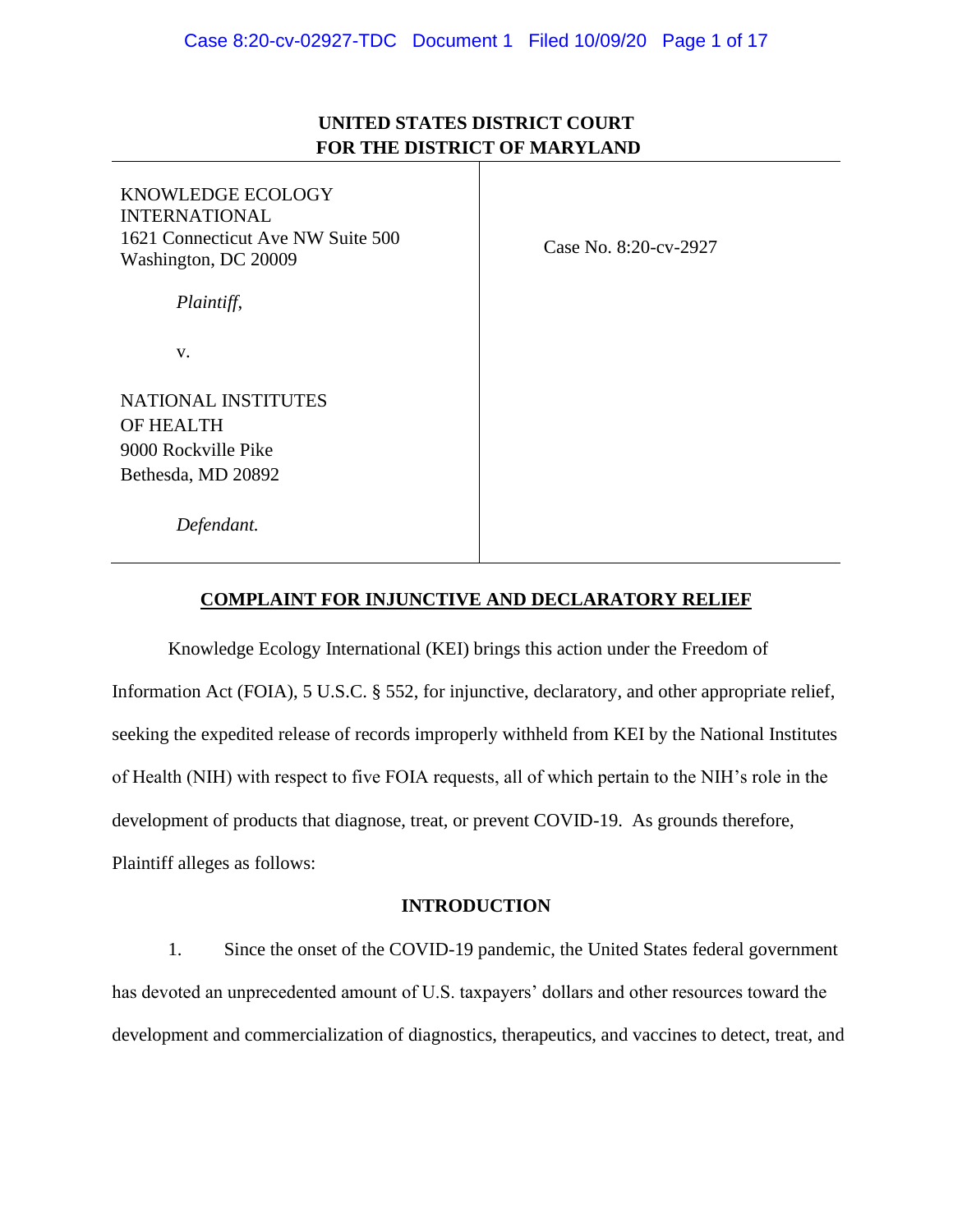## Case 8:20-cv-02927-TDC Document 1 Filed 10/09/20 Page 2 of 17

prevent the transmission of the novel coronavirus (collectively, "COVID-19 medical products") on an accelerated timeline.

2. From March to September 2020, KEI submitted to the NIH the five FOIA requests at issue in this action, all of which relate to the role of the NIH in the development of COVID-19 medical products.

3. KEI requested expedited processing for the requests, on the grounds that the records sought are urgently needed to inform the public of the extent to which the NIH has supported the development of COVID-19 medical products, the nature of the government's rights in any intellectual property arising from the funding agreements, and the extent to which there exist any conflicts of interest regarding the NIH's partnerships with the private sector.

4. In one instance, the NIH granted expedited processing but stated, more than five months later, that it had not yet begun to process the request. In all other instances, the NIH either did not address the request for expedited processing or denied the request, in violation of the FOIA.

### **JURISDICTION AND VENUE**

1. Jurisdiction over this action is conferred by 5 U.S.C.  $\S$  552(a)(4)(B) and 28 U.S.C. § 1331.

2. Venue is properly vested in this Court under 5 U.S.C. § 552(a)(4)(B) and 28 U.S.C. §1391(e).

3. Plaintiff has constructively exhausted all administrative remedies and is entitled to judicial review over this matter, as Defendant has failed to provide responsive records or issue a final response to the requests at issue within the deadline established by the FOIA.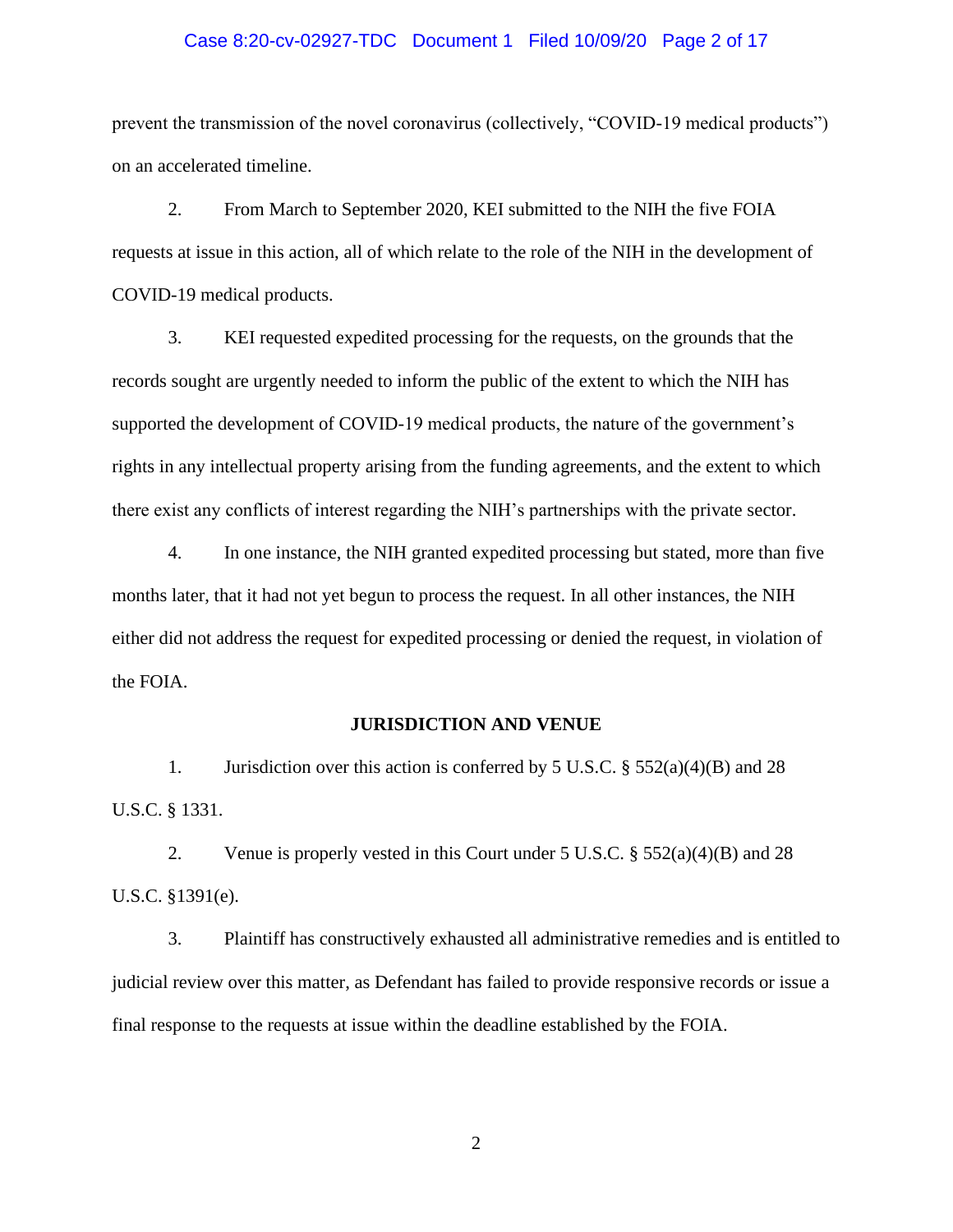#### **PARTIES**

4. KEI is a nonprofit organization that works on issues pertaining to access to affordable medicines, access to knowledge and related intellectual property concerns. As part of its mission, KEI researches and publishes reports tracing the role of the federal government in the research and development of publicly-funded biomedical inventions, and advocates for greater transparency over federally-funded innovation. KEI submitted the five FOIA requests at issue.

5. The NIH is a component of the Department of Health and Human Services, and is an agency of the U.S. government within the meaning of 5 U.S.C. § 552(f). The NIH has possession, custody, and control over the records sought. It is headquartered in Bethesda, Maryland.

### **STATEMENT OF FACTS**

### *Request No. 53786—The NIH's Contributions to Remdesivir*

6. Remdesivir is an investigational antiviral drug that was granted Emergency Use Authorization by the United States Food and Drug Administration for the treatment of severe COVID-19.

7. Access to remdesivir has been limited by shortages, leading to rationing.<sup>1</sup>

8. On March 20, 2020, KEI published a report detailing the role of U.S. scientists and U.S. taxpayers' dollars in contributing to the refinement and preclinical and clinical development of remdesivir.<sup>2</sup> The paper lists several scientific articles that report the results of

<sup>1</sup> See Kate Gibson, *Remdesivir shortages force doctors to make "heart wrenching" choices*, CBS NEWS (July 16, 2020), [https://www.cbsnews.com/news/limited-supply-of-covid-19-drug-doctors-face-hard-decisions/.](https://www.cbsnews.com/news/limited-supply-of-covid-19-drug-doctors-face-hard-decisions/)

<sup>2</sup> Kathryn Ardizzone, *Role of the Federal Government in the Development of Remdesivir*, KEI Briefing Note 2020:1, KNOWLEDGE ECOLOGY INT'L (March 20, 2020), [https://www.keionline.org/wp-content/uploads/KEI-](https://www.keionline.org/wp-content/uploads/KEI-Briefing-Note-2020_1GS-5734-Remdesivir.pdf)[Briefing-Note-2020\\_1GS-5734-Remdesivir.pdf.](https://www.keionline.org/wp-content/uploads/KEI-Briefing-Note-2020_1GS-5734-Remdesivir.pdf)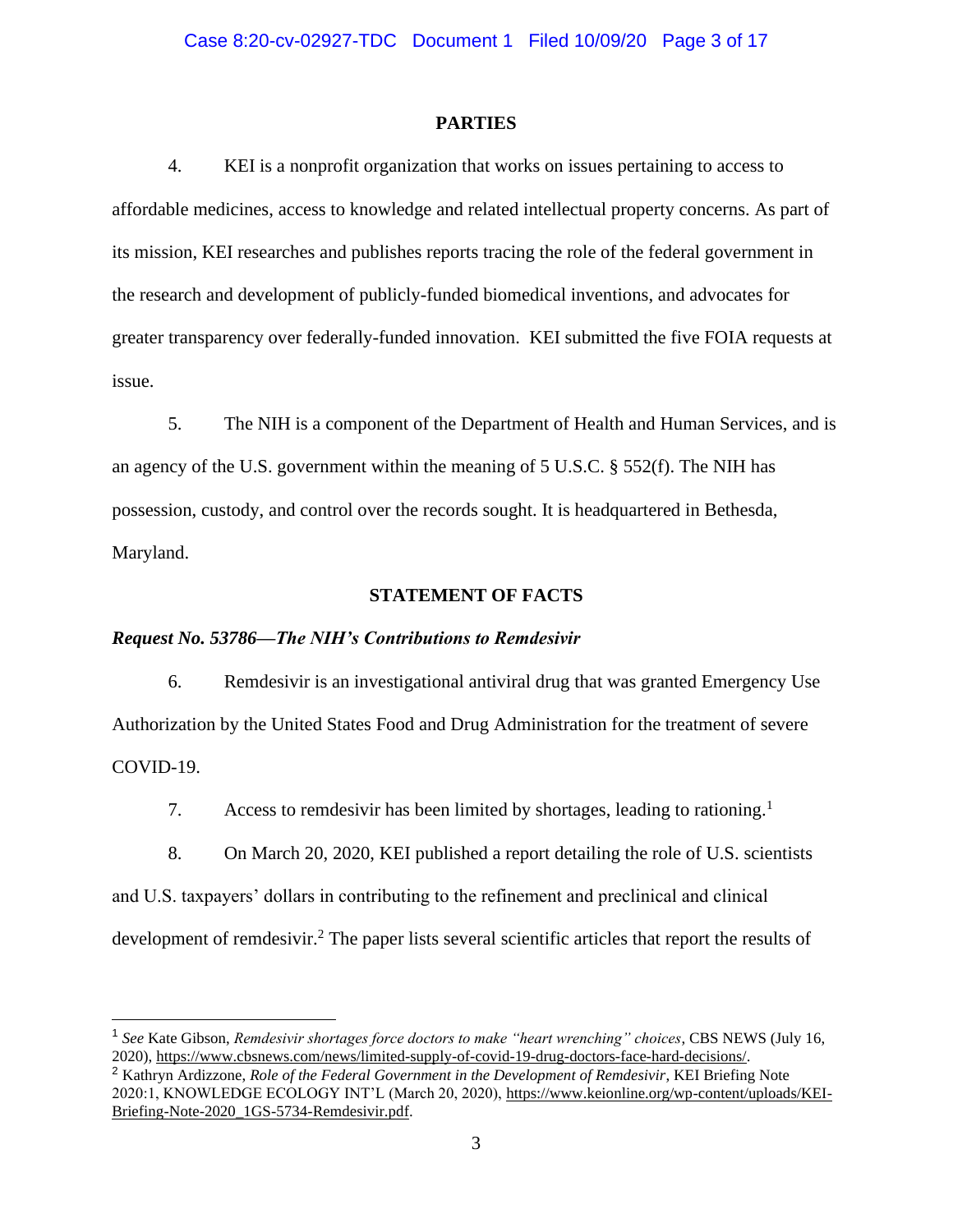# Case 8:20-cv-02927-TDC Document 1 Filed 10/09/20 Page 4 of 17

preclinical and clinical research on remdesivir, as well as the funding sources acknowledged in each of the scientific papers.<sup>3</sup>

9. Many of the funding sources that were listed in the KEI report as supporting remdesivir research are grants awarded by the National Institute of Allergy and Infectious Diseases (NIAID), an institute of the NIH.

10. NIAID grants funded preclinical research that helped justify the use of remdesivir as a treatment for COVID-19. For example, the NIAID grant R01 AI132178, titled "Broad-Spectrum Antiviral GS-5734 to Treat MERS-COV and Related Emerging COV", funded research demonstrating that GS-5734 can inhibit replication of coronaviruses.<sup>4</sup> GS-5734 is the former name of remdesivir.

11. NIAID is listed, at ClinicalTrials.gov, as sponsor of the following clinical trials of remdesivir, or GS-5734:

- a. NCT04280705, "Adaptive COVID-19 Treatment Trial (ACTT)";
- b. NCT04401579, "Adaptive COVID-19 Treatment Trial 2 (ACTT-2)";
- c. NCT04492475, "Adaptive COVID-19 Treatment Trial 3 (ACTT-3)";
- d. NCT03719586, "Investigational Therapeutics for the Treatment of People With Ebola Virus Disease";
- e. NCT04501978, "ACTIV-3: Therapeutics for Inpatients With COVID-19 (TICO)"; and
- f. NCT02818582, "GS-5734 to Assess the Antiviral Activity, Longer-Term Clearance of Ebola Virus, and Safety in Male Ebola Survivors With Evidence of Ebola Virus Persistence in Semen".

<sup>3</sup> *Id.* 

<sup>4</sup> *See* [https://pubmed.ncbi.nlm.nih.gov/28659436/.](https://pubmed.ncbi.nlm.nih.gov/28659436/)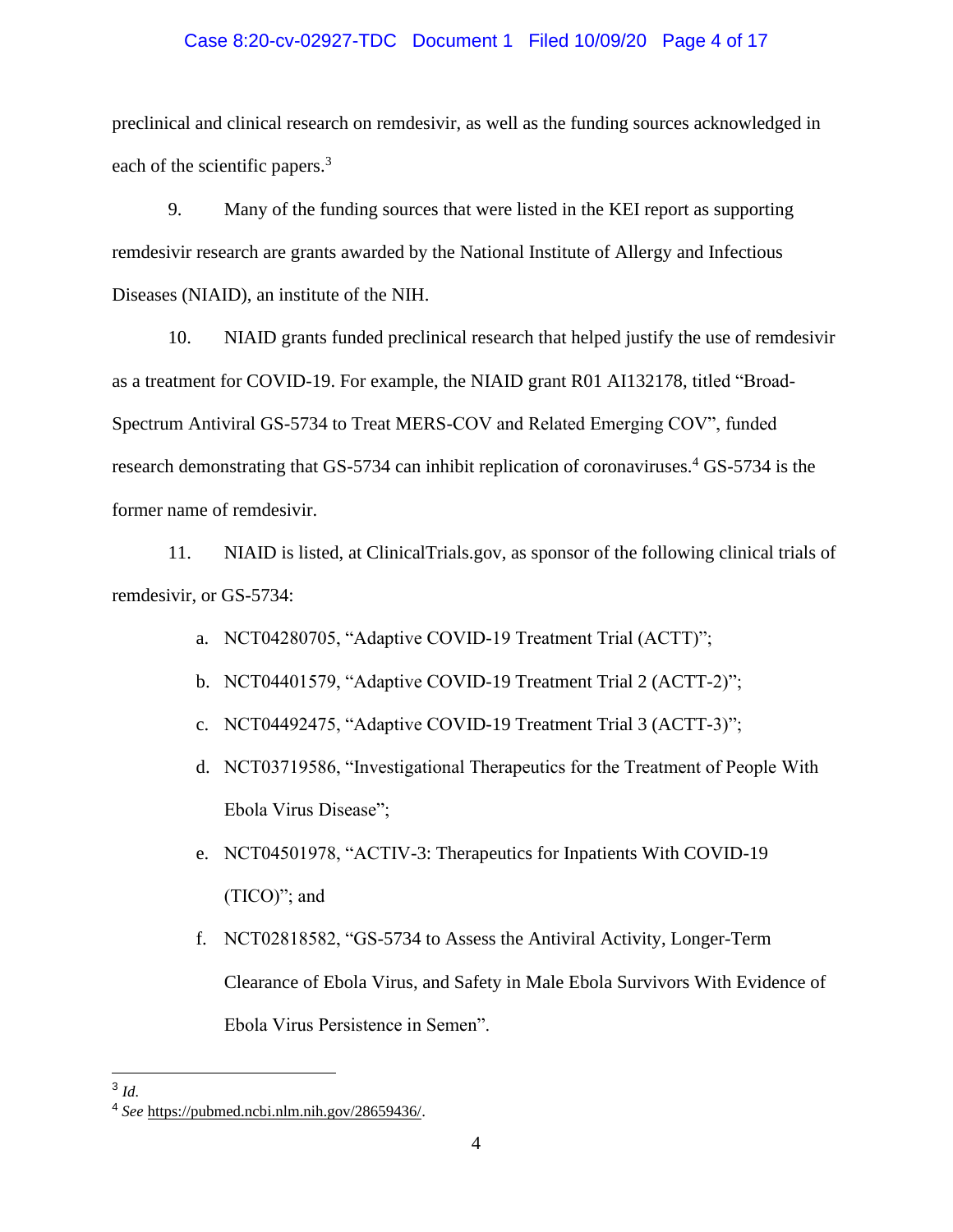# Case 8:20-cv-02927-TDC Document 1 Filed 10/09/20 Page 5 of 17

12. It is impossible to use publicly-available sources to determine precisely how much money U.S. taxpayers have spent, and are currently spending, to develop remdesivir.

13. The NIH does not provide an estimate of how much taxpayer funding the agency has allocated toward the development of remdesivir, nor does it disclose the cost of each NIAIDsponsored clinical trial of remdesivir.

14. KEI sought to gain a better understanding of the role of federal funding in

contributing to the development of remdesivir. After exhausting publicly-available sources, KEI

turned to the Freedom of Information Act.

15. On March 20, 2020, KEI submitted a FOIA request to NIAID seeking "[a]ll records related to the National Institute of Allergy and Infectious Diseases (NIAID)'s role in the preclinical and clinical research on remdesivir[.]"

16. The request further specifies that the scope of the request includes, but is not limited to:

> (1) All records (such as progress reports, grant applications, grant awards, etc.) related to the following grants: U19 AI109761, R01 AI108197, R01 AI132178, U19 AI109680, and 5T32AI089554; and (2) All records related to the costs or budget (including documents that state any component of the total cost or budget) of clinical trials NCT02818582, NCT03719586, and NCT04280705.

17. The request outlines why KEI is entitled to expedited processing.

18. The NIH acknowledged the request and assigned it Case No. 53786.

19. On March 26, 2020, the NIH FOIA Office sent KEI a letter stating that the NIH

was granting KEI's request for expedited processing. The March 26, 2020 letter states as follows:

You have demonstrated a compelling need that involves an imminent threat to the life or physical safety of an individual. You demonstrated that there exists an urgency to inform the public concerning actual or alleged Federal Government activity.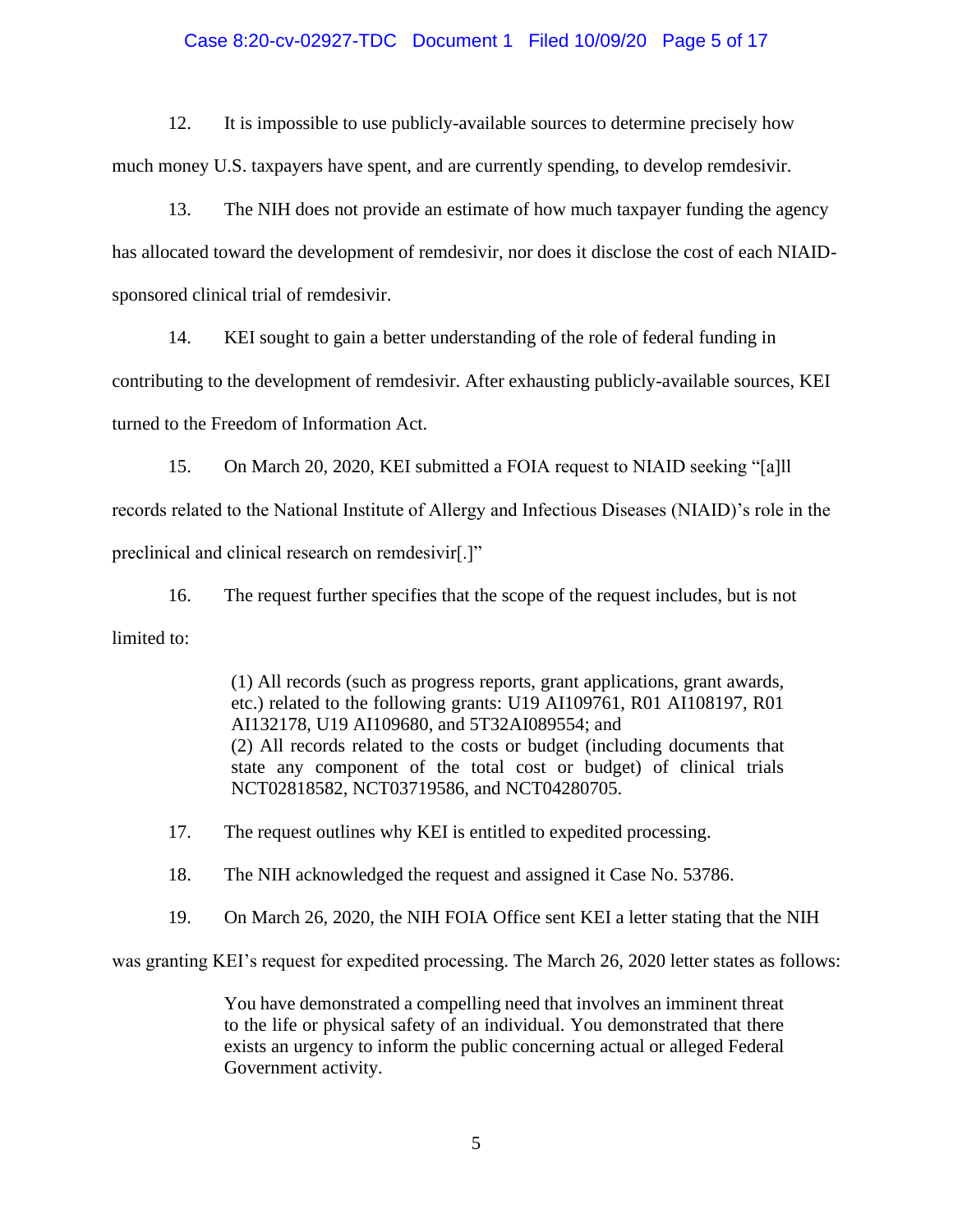## Case 8:20-cv-02927-TDC Document 1 Filed 10/09/20 Page 6 of 17

20. On September 10, 2020, after hearing nothing from the NIH regarding the request, KEI sent an email to the NIH FOIA Office asking it to "please let [KEI] know what the timeline [for a response] is  $[.]$ "

21. The NIH FOIA Office responded by email dated September 16, 2020. The email states as follows:

> The request is in our Expedited Processing queue and we anticipate processing will begin in about 2 weeks. Please note that COVID-related requests typically involve other federal stakeholders, and their review will add to our response time.

22. More than five and a half months after granting expedited processing, the NIH had not begun to process the request.

23. Agencies are required to process FOIA requests granted expedited processing "as soon as practicable." 5 U.S.C.  $\S$  552(a)(6)(E)(iii).

24. "[A] *prima facie* showing of agency delay exists when an agency fails to process an expedited FOIA request within the time limit applicable to standard FOIA requests." *Elec. Privacy Info. Ctr. v. Dep't of Justice*, 416 F. Supp. 2d 30, 39 (D.D.C. 2006).

25. More than five and a half months have passed since KEI submitted FOIA Request No. 53786.

26. The NIH's unlawful delay has diminished the useful tool of the FOIA and impeded KEI's efforts to research, analyze, and inform the public regarding NIAID's role in contributing to preclinical and clinical research on remdesivir.

27. Since the request was submitted, patient activist groups, academics, and journalists, including CNN's senior medical reporter, have asked KEI about the U.S. government's total financial contribution to remdesivir.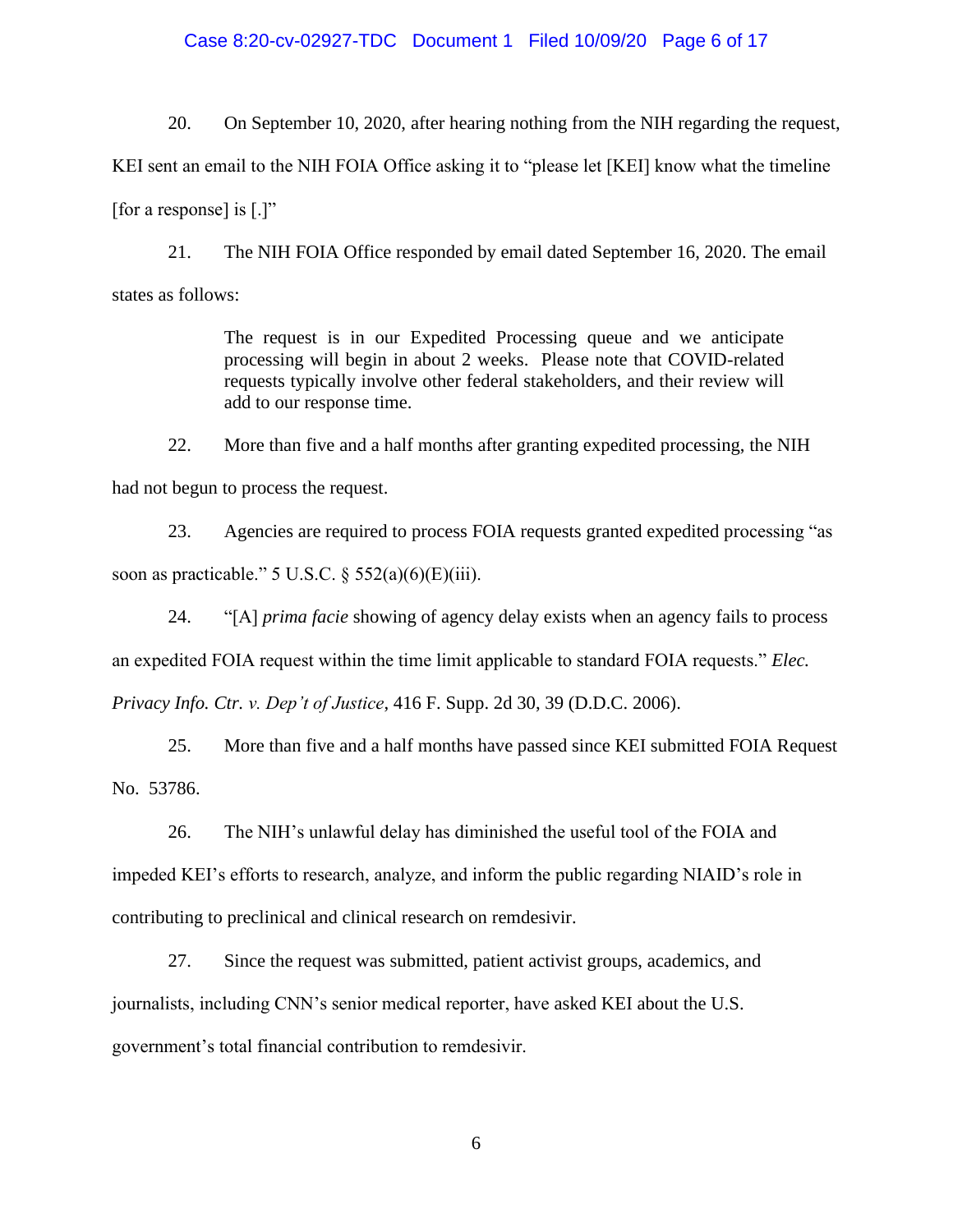## Case 8:20-cv-02927-TDC Document 1 Filed 10/09/20 Page 7 of 17

28. KEI has declined to provide an estimate, given the limitations to the publiclyavailable information about remdesivir's government funding.

29. The responsive records will help clarify the nature of NIAID's financial contributions to the preclinical and clinical research on remdesivir.

30. As of the date of this Complaint, the NIH has not provided responsive records, a final determination for the request, or an anticipated timeframe for a final response.

31. KEI has constructively exhausted all administrative remedies with regard to its FOIA request assigned Case No. 53786.

### *FOIA Request No. 54105—The ACTIV Public-Private Partnership*

32. On April 17, 2020, the NIH announced the launch of the Accelerating COVID-19 Therapeutic Interventions and Vaccines (ACTIV) public-private partnership, in which the NIH is engaging with the Foundation for the National Institutes of Health (FNIH), other federal agencies, and pharmaceutical companies to coordinate the research and development of COVID-19 treatments and vaccines.

33. On April 17, 2020, KEI submitted a FOIA request for "all records relating to the Accelerating COVID-19 Therapeutic Interventions and Vaccines (ACTIV) partnership[.]"

34. The request states that KEI is entitled to a full waiver of fees associated with processing and responding to the request, as KEI's analysis of the responsive records will contribute to the public's understanding of ACTIV and KEI does not have a commercial interest in the records sought.

35. The request outlines why KEI is entitled to expedited processing:

a. KEI is primarily engaged in disseminating information.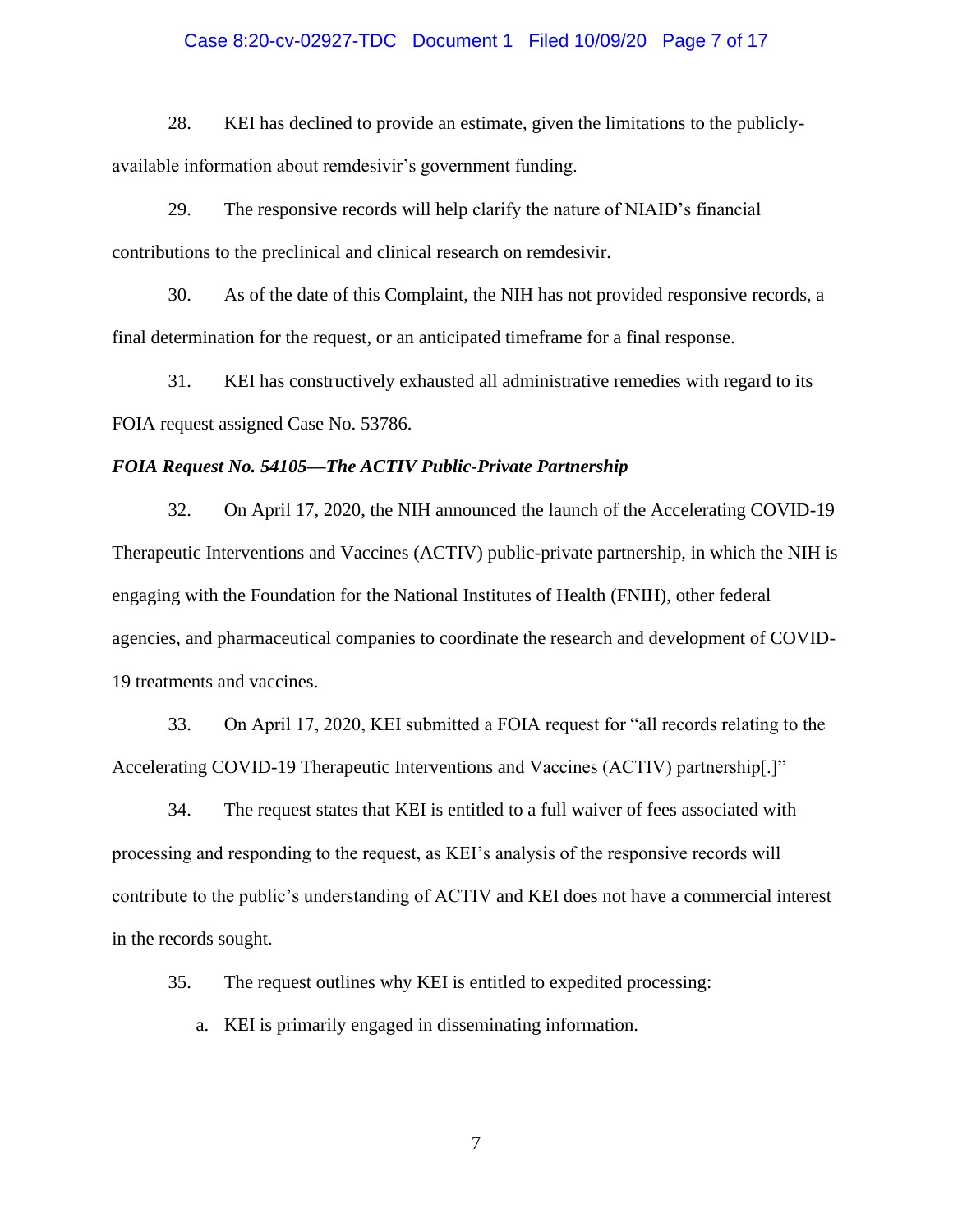b. There is a strong public interest in the terms of the partnership and agreements with the partners, as those terms inform what rights the government has in place as legal safeguards to ensure that resulting medical technologies are available on an affordable and equitable basis.

c. The records are urgently needed because COVID-19 is a public health emergency, and the United States government is responding by attempting to ensure that any diagnostic, vaccine, or treatment authorized by the FDA for the detection, prevention, or treatment of COVID-19 is distributed as quickly as possible, making time of the essence in understanding more about ACTIV, the terms of the agreement, and extent to which it has been backed by taxpayer support.

36. The NIH acknowledged the request and assigned it Case No. 54105.

37. By email dated May 15, 2020, the NIH FOIA office stated that "this request is too broad to process", and that "[i]n order for a proper search to be conducted", KEI needed to "provide more detail."

38. On July 13, 2020, KEI sent the NIH FOIA office an email offering to bifurcate the request into two parts:

- a. "Any and all contracts establishing the ACTIV partnership, including copies of agreements related to the ACTIV partnership between the NIH and [a list of industry partners]"; and
- b. "Correspondence between the NIH and the FNIH, and any correspondence between the NIH and [the same list of industry partners.]"
- 39. On July 29, 2020, the NIH sent KEI a letter denying the request in full.
- 40. The letter states that the NIH was denying KEI's request because: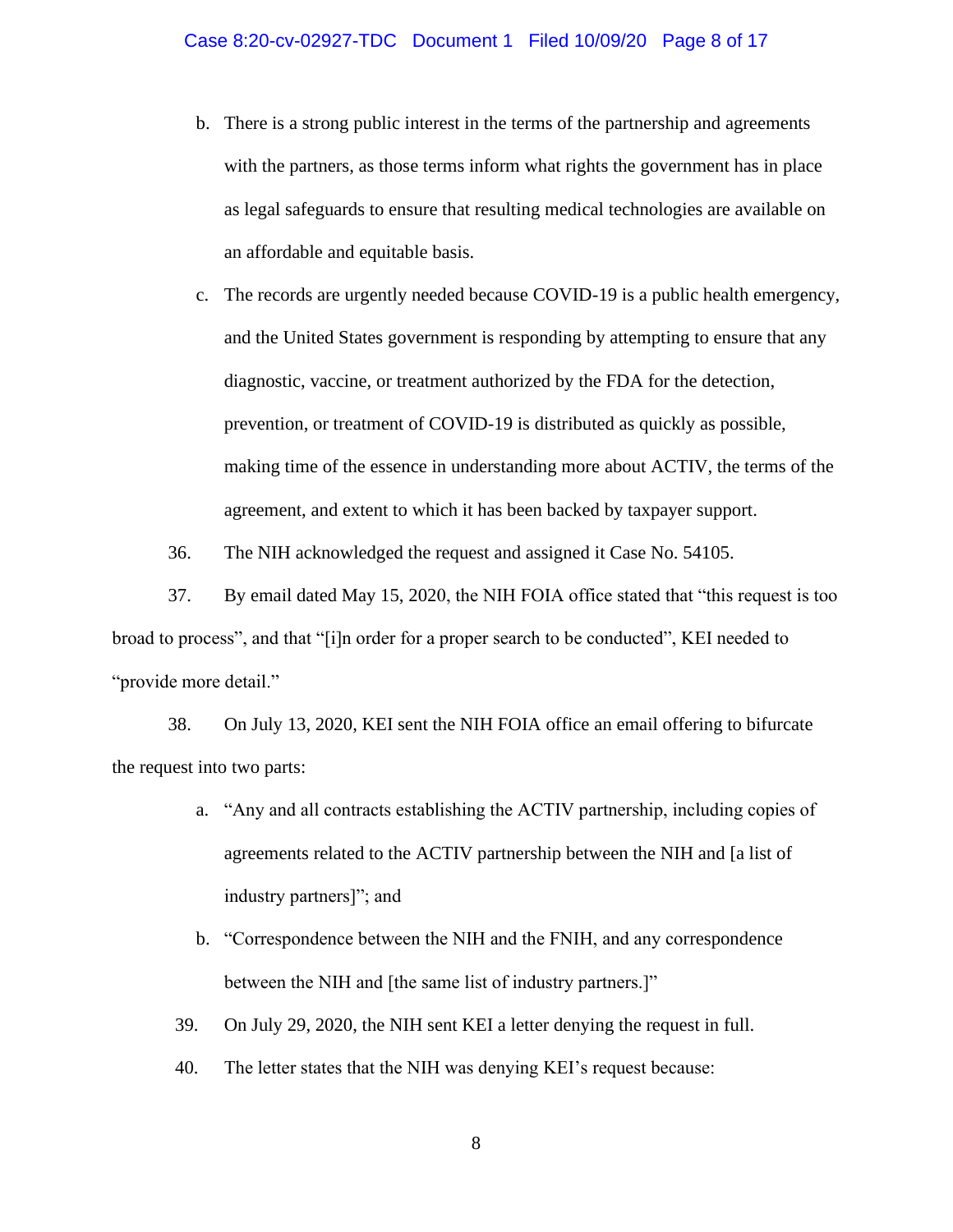[E]stablishing funding, data, contracts, agreements, etc. is [sic] currently being worked out and will be available once decisions are finalized. Therefore, for the time being, records on this topic are protected pursuant to FOIA Exemption 5. You are welcome to refile the request once some of the records may become releasable in a few months' time.

41. The July 29, 2020 later states that the FOIA Request No. 54105 is "dated July 26, 2019", when the NIH accepted the scope of the request as clarified on July 13, 2020.

42. On July 29, 2020, when the NIH denied KEI's requested records on the grounds all the responsive records were pre-decisional and therefore protected by Exemption 5, there existed responsive records that are not pre-decisional. As part of ACTIV, the NIH had already executed grants and other contracts, including Other Transaction Agreement No.

1OT2OD03019501, titled "Establish a Public Private Partnership for COVID19 Research,"

which was awarded to the FNIH on May 2, 2020.

43. Emails with the FNIH and industry partners discussing the partnership, the second component of the bifurcated request, are not inter- or intra-agency memoranda.

44. On September 1, 2020, KEI submitted an administrative appeal to the NIH outlining why the NIH had wrongly withheld responsive records not protected by Exemption 5.

45. On September 8, 2020, the NIH acknowledged the appeal.

46. As of the date of this Complaint, more than 20 working days after the appeal was submitted, the NIH has not provided responsive records, a final determination on the appeal, a timeframe for responsive records, or a determination regarding KEI's requests for a full waiver of fees and expedited processing.

47. KEI has constructively exhausted all administrative remedies with regard to Request No. 54015.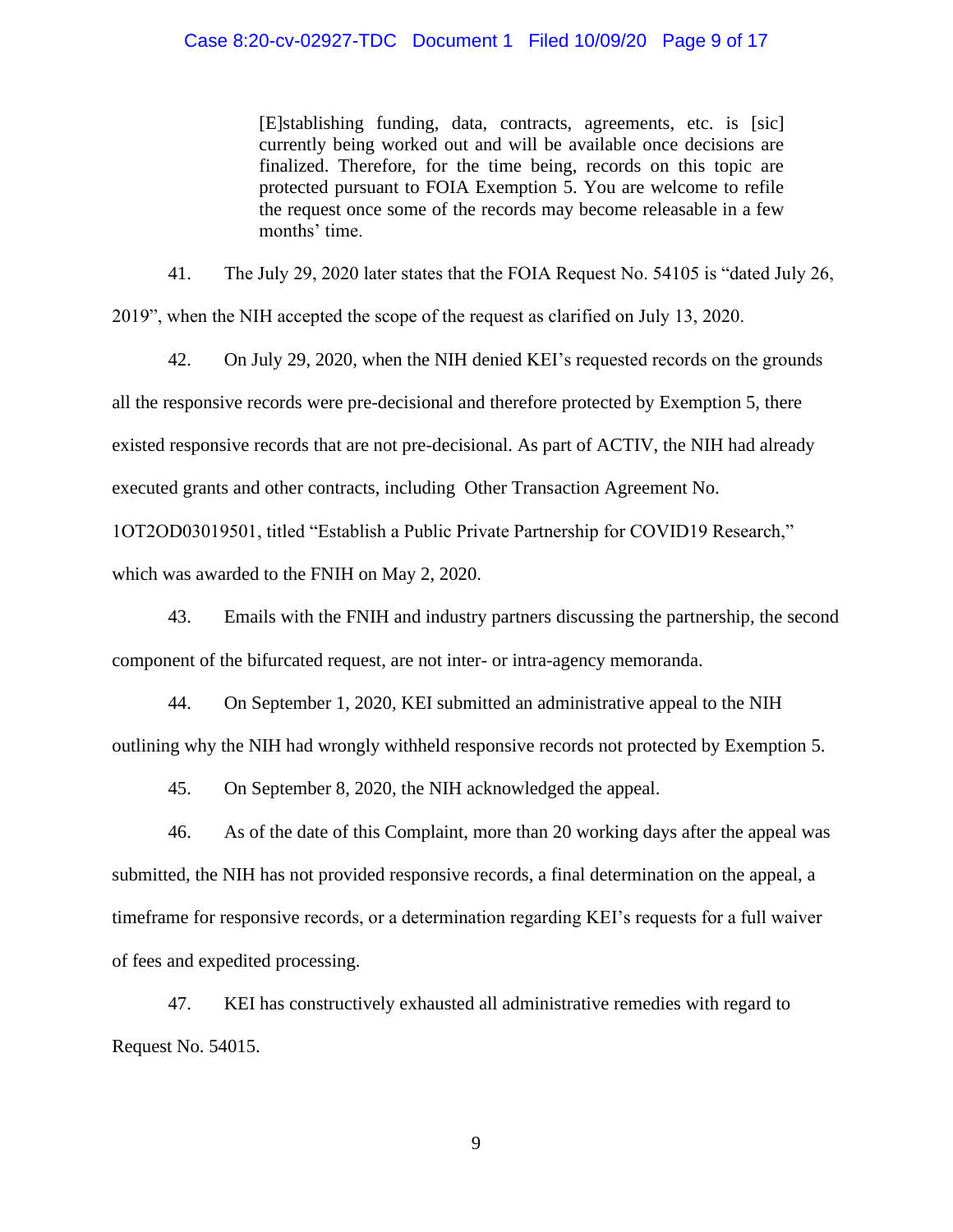## Case 8:20-cv-02927-TDC Document 1 Filed 10/09/20 Page 10 of 17

#### *FOIA Request No. 54858—RADx Initiative*

48. The NIH's Rapid Acceleration of Diagnostics (RADx) program, launched in April of 2020, is an initiative designed to accelerate the development and commercialization of COVID-19 diagnostics.

49. On July 31, 2020, the NIH announced that the agency had awarded contracts to seven companies for the development of COVID-19 diagnostics as part of RADx.

50. On July 31, 2020, KEI submitted a FOIA request to the NIH for "seven contracts that are part of the National Institutes of Health (NIH) Rapid Acceleration of Diagnostics (RADx) initiative to address challenges related to testing for COVID-19."

- 51. The request outlines why KEI is entitled to expedited processing:
	- a. KEI is primarily engaged in disseminating information, and has used and is using its analysis of COVID-19 research and development contracts obtained under the FOIA to disseminate information about government activities to the public, resulting in members of the United States Senate questioning the heads of the NIH and Biomedical Advanced Research and Development Authority (BARDA) about the records obtained and analyzed by KEI.
	- b. The records are needed urgently because the death toll is mounting everyday and there is a race to develop COVID-19 tests; as such, once an accurate diagnostic is developed, the government will want to ensure that it is distributed as quickly as possible, and time is thus of the essence to learn the cost of developing RADx's diagnostics and the U.S. government's rights in the technologies.
- 52. The NIH acknowledged the request and assigned it Case No. 54858.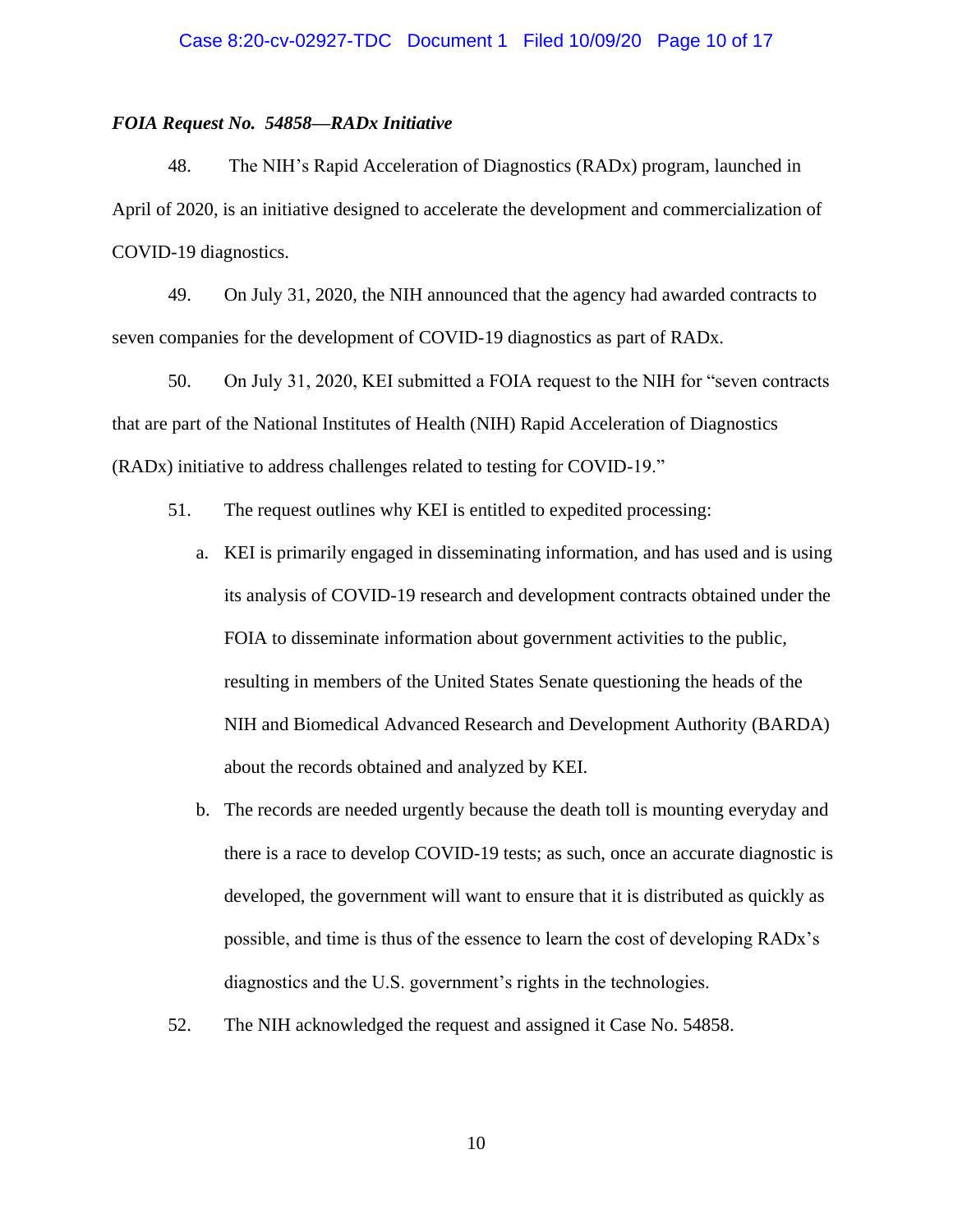# Case 8:20-cv-02927-TDC Document 1 Filed 10/09/20 Page 11 of 17

53. By letter dated August 14, 2020, the NIH notified KEI that it was denying KEI's request for expedited processing, stating only that KEI had not demonstrated a "compelling need".

54. As of the date of this Complaint, the NIH has not provided responsive records, a final determination for this request, or a timeframe for a response.

55. KEI has constructively exhausted all administrative remedies with regard to FOIA Request No. 54858.

# *FOIA Request No. 55015—EIDD-2801 Grants and Contracts*

56. EIDD-2801 is an antiviral drug currently being investigated in clinical trials as a potential treatment for COVID-19.

57. EIDD-2801 has been described as being similar to remdesivir, in terms of its chemical composition, but also as having a potential advantage over remdesivir, because EIDD-2801 is delivered orally, in pill form, and remdesivir is administered intravenously.<sup>5</sup>

58. EIDD-2801 was invented by Emory University and developed by Emory and other university scientists, backed by NIH grants and contracts.

59. For example, an Emory University press release about EIDD-2801 states that its development:

> has been funded in part with federal funds from the National Institute of Allergy and Infectious Diseases (NIAID), under contract numbers HHSN272201500008C and 75N93019C00058, and from the Defense Threat Reduction Agency (DTRA), under contract numbers HDTRA1-13-C-0072 and HDTRA1-15-C-0075.

5 Joe Palca, *Promising Drug on the Horizon for COVID-19*, NPR (Apr. 6, 2020),

[https://www.npr.org/sections/coronavirus-live-updates/2020/04/06/828322576/promising-drug-on-the-horizon-for](https://www.npr.org/sections/coronavirus-live-updates/2020/04/06/828322576/promising-drug-on-the-horizon-for-covid-19)[covid-19.](https://www.npr.org/sections/coronavirus-live-updates/2020/04/06/828322576/promising-drug-on-the-horizon-for-covid-19)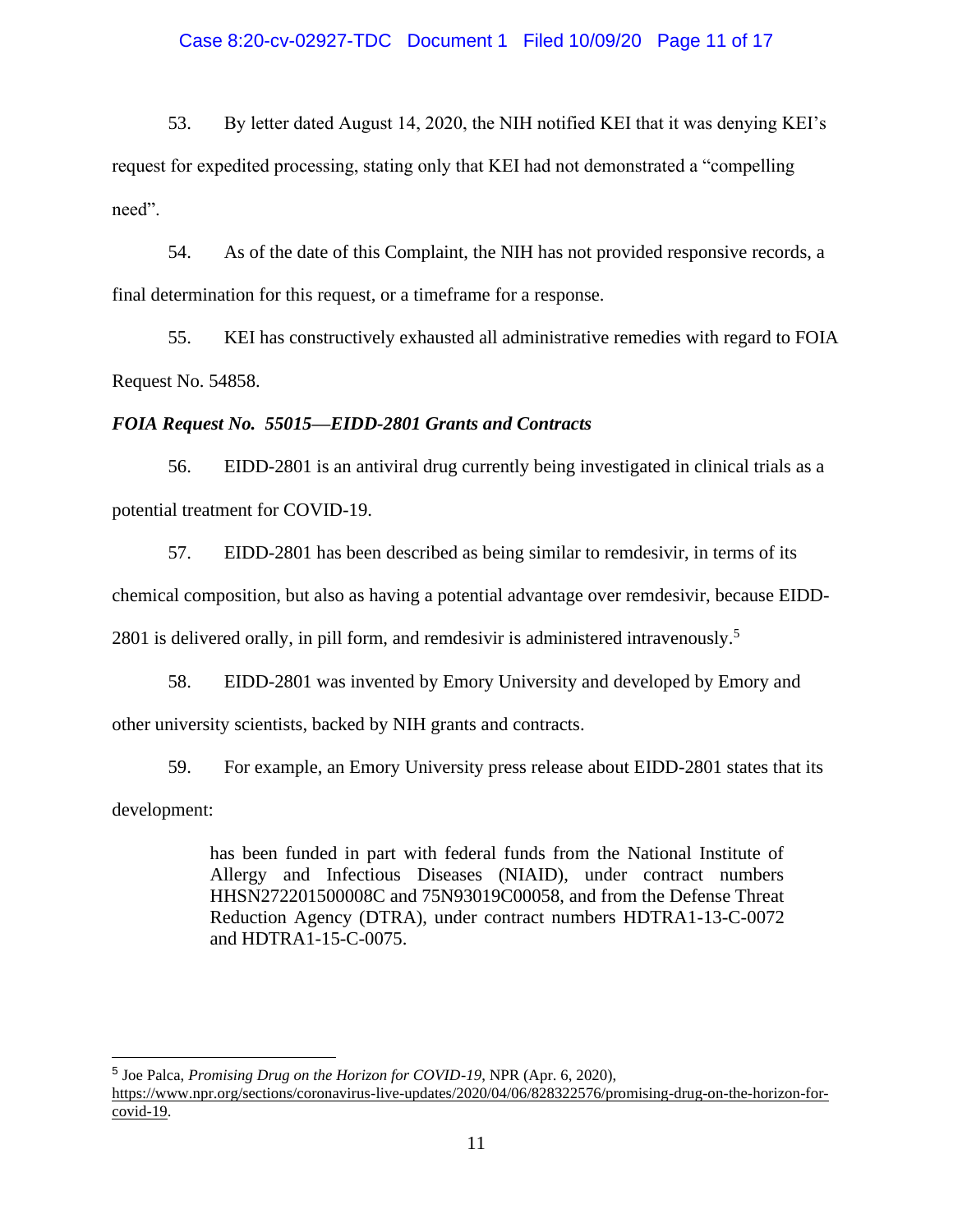## Case 8:20-cv-02927-TDC Document 1 Filed 10/09/20 Page 12 of 17

60. On August 24, 2020, KEI submitted a FOIA request to the NIH seeking "seeking copies of all agreements by the NIH that supported research and development related to EIDD-2801." The request states that the scope of the request includes, but is not limited to, several NIH grants and contracts identified by number.

61. The request outlines why KEI was entitled to expedited processing:

- a. KEI is primarily engaged in disseminating information to the public.
- b. There is an urgent need to inform the public about the government's role in funding the development of a drug being investigated for the treatment of COVID-19, as well as the government's rights in the intellectual property related to the drug—two factors informed by the funding agreements—given the race to develop and distribute COVID-19 effective treatments as quickly as possible and the widespread demand for such a treatment.

62. The NIH acknowledged the request and assigned it Case No. 55015.

63. By letter dated September 11, 2020, the NIH informed KEI that it was denying KEI's request for expedited processing, stating only that KEI had not demonstrated a "compelling need".

64. As of the date of this Complaint, the NIH has not provided responsive records, a final determination for this request, or a timeframe for a response.

65. KEI has constructively exhausted all administrative remedies with regard to FOIA Request No. 55015.

### *FOIA Request No. 55060—ACTIV Conflict of Interest Disclosures*

66. On September 3, 2020, KEI submitted a FOIA request to the NIH seeking "all records relating to any conflict of interest disclosures submitted by members of the Accelerating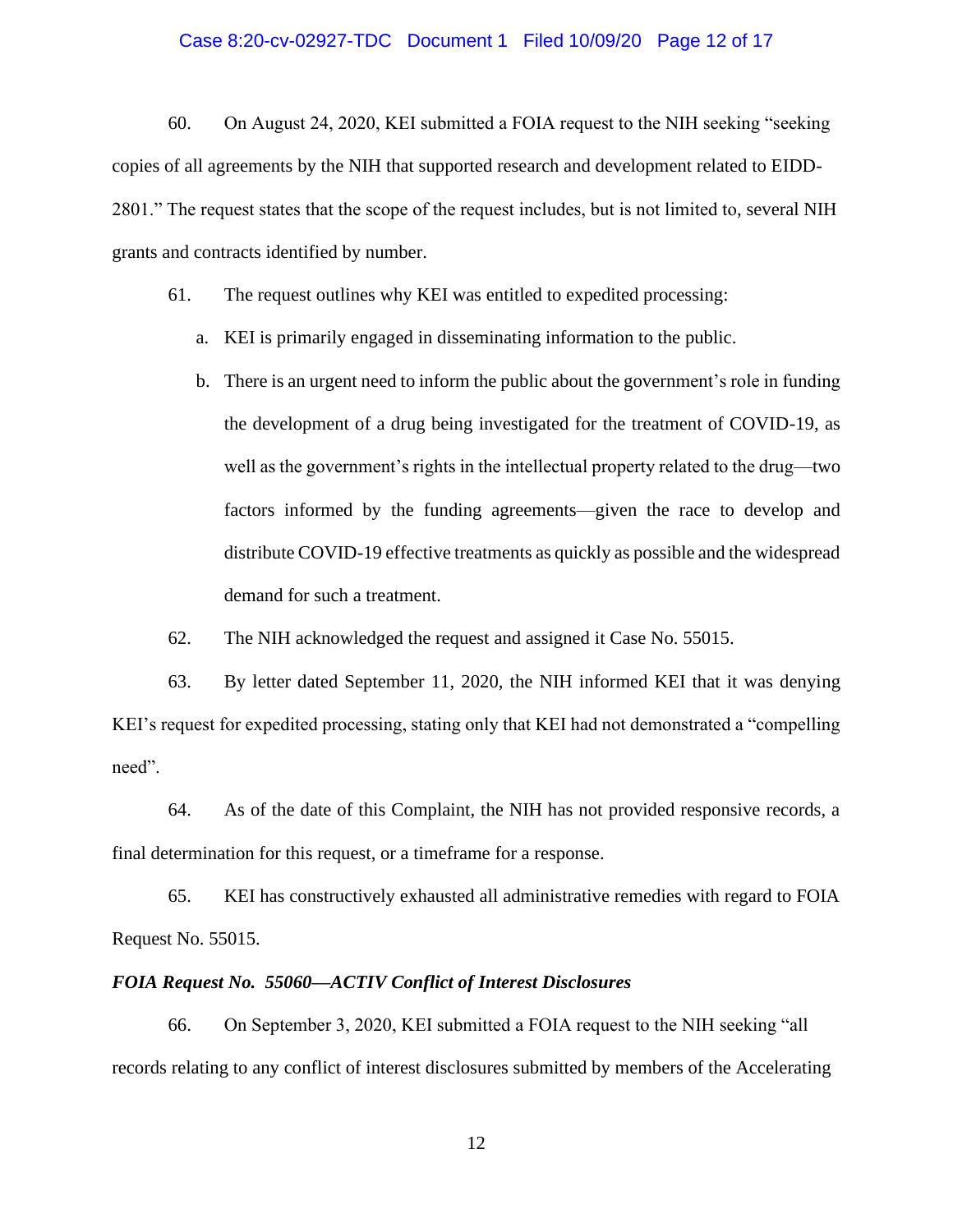## Case 8:20-cv-02927-TDC Document 1 Filed 10/09/20 Page 13 of 17

COVID-19 Therapeutic Interventions and Vaccines (ACTIV) partnership, the private-public partnership announced by the National Institutes of Health (NIH) and the Foundation for the NIH (FNIH)."

- 67. The request outlines why KEI is entitled to expedited processing:
	- a. KEI is primarily engaged in the dissemination of information.
	- b. There is a strong public interest in the conflict of interest disclosures, which are critical for the public to assess, considering the importance of eradicating the COVID-19 pandemic, and the fact that the ACTIV partnership engages representatives of private companies that could stand to profit from potential vaccines or treatments for COVID-19.
	- c. The records are urgently needed because the COVID-19 crisis is rapidly unfolding and the U.S. government is working to develop and distribute an effective vaccine or treatment as quickly as possible, making it important to obtain the responsive records on an expedited basis.

68. The NIH acknowledged the request and assigned it Case No. 55060.

69. By letter dated September 18, 2020, the NIH notified KEI that it was denying KEI's request for expedited processing, stating only that KEI had not demonstrated a "compelling need".

70. As of the date of this Complaint, the NIH has not provided responsive records, a final determination for this request, or a timeframe for a response.

71. KEI has constructively exhausted all administrative remedies with regard to FOIA Request No. 55060.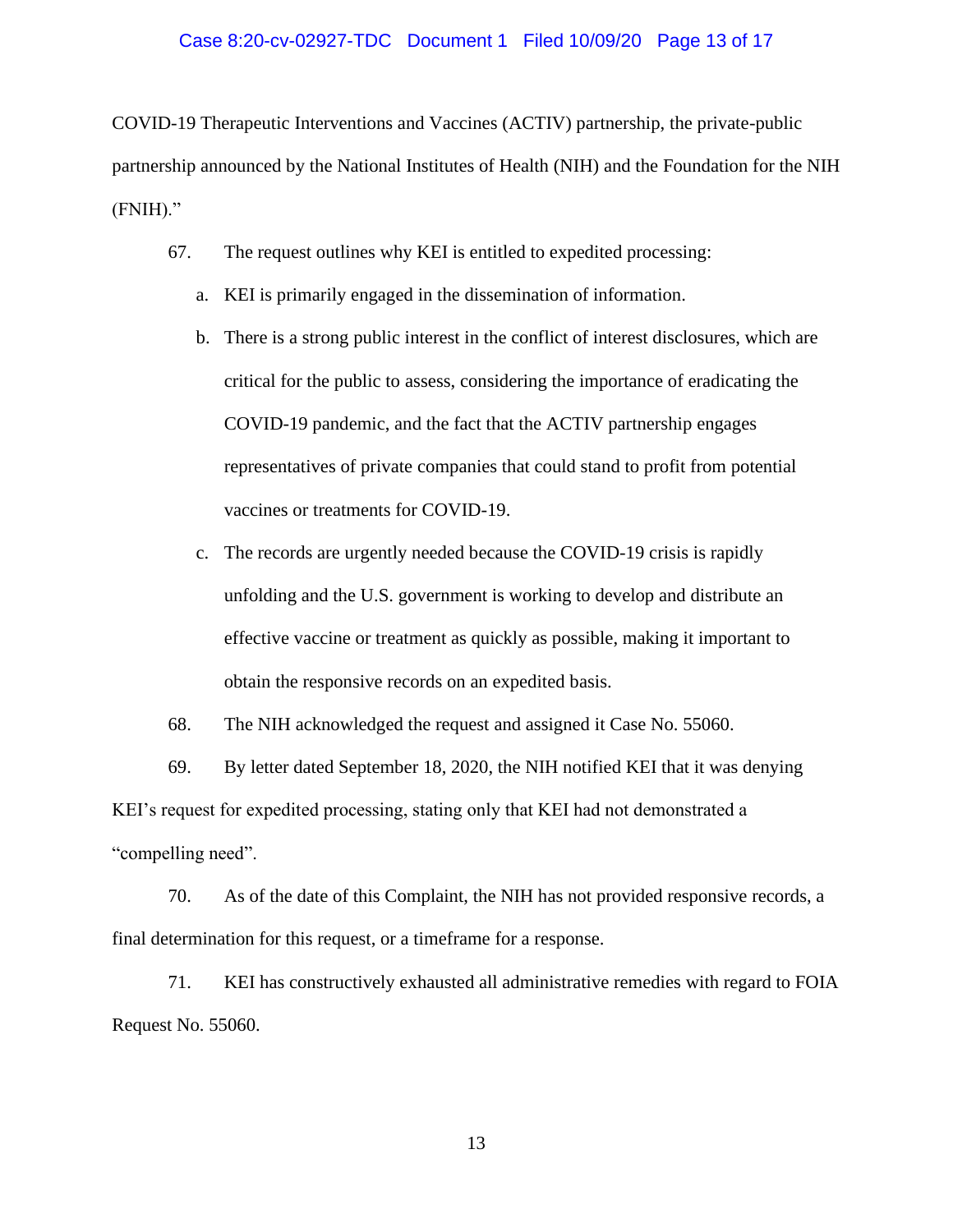# **COUNT I**

72. KEI realleges the foregoing paragraphs as if stated herein.

73. KEI properly submitted Request No. 53786 seeking records within the custody and control of the NIH and expedited processing of the request.

74. KEI has a statutory right under the FOIA to the responsive records and expedited processing of the request.

75. The NIH recognized KEI's right to expedited processing of the request.

76. The NIH failed to provide responsive records.

77. The NIH failed to process the request on an expedited basis.

78. There is no legal basis for the NIH's failure to disclose the responsive records and its failure to process this request on an expedited basis.

# **COUNT II**

79. KEI realleges the foregoing paragraphs as if stated herein.

80. KEI properly submitted Request No. 54105 seeking records within the custody and control of the NIH, a full waiver of fees, and expedited processing of the request.

81. KEI has a statutory right under the FOIA to the responsive records, a full waiver of fees, and expedited processing of the request.

82. The NIH failed to provide responsive records.

83. The NIH did not address KEI's request for a full waiver of fees.

84. The NIH failed to process the request on an expedited basis.

85. There is no legal basis for the NIH's failure to disclose the responsive records, its failure to provide a full waiver of fees, and its failure to process this request on an expedited basis.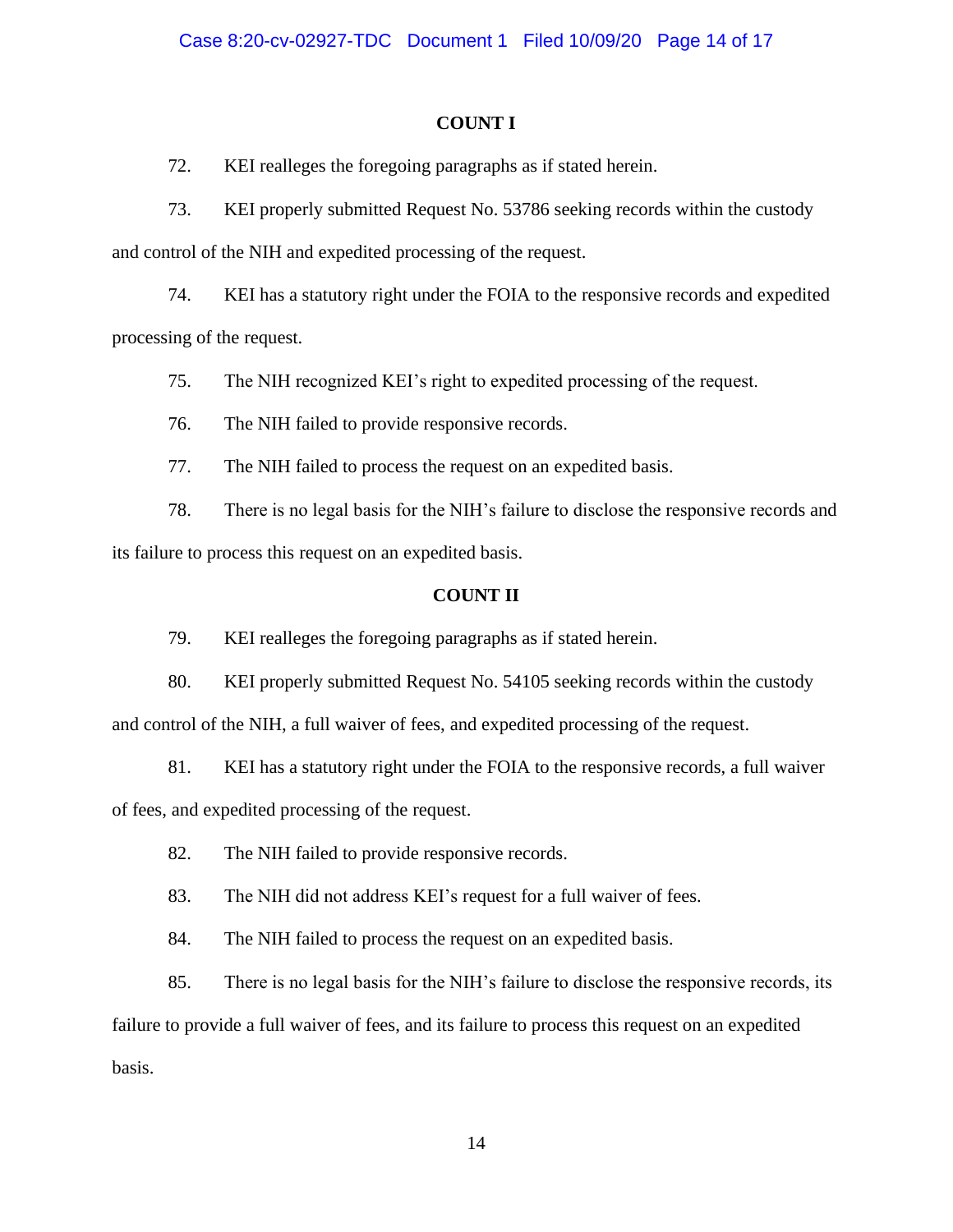### **COUNT III**

86. KEI realleges the foregoing paragraphs as if stated herein.

87. KEI properly submitted Request No. 54858 seeking records within the custody and control of the NIH and expedited processing of the request.

88. KEI has a statutory right under the FOIA to the responsive records and expedited processing of the request.

89. The NIH failed to provide responsive records.

90. The NIH failed to process the request on an expedited basis.

91. There is no legal basis for the NIH's failure to disclose the responsive records and its failure to process this request on an expedited basis.

### **COUNT IV**

92. KEI realleges the foregoing paragraphs as if stated herein.

93. KEI properly submitted Request No. 55015 seeking records within the custody and control of the NIH and expedited processing of the request.

94. KEI has a statutory right under the FOIA to the responsive records and expedited processing of the request.

95. The NIH failed to provide responsive records.

96. The NIH failed to process the request on an expedited basis.

97. There is no legal basis for the NIH's failure to disclose the responsive records and its failure to process this request on an expedited basis.

### **COUNT V**

98. KEI realleges the foregoing paragraphs as if stated herein.

99. KEI realleges the foregoing paragraphs as if stated herein.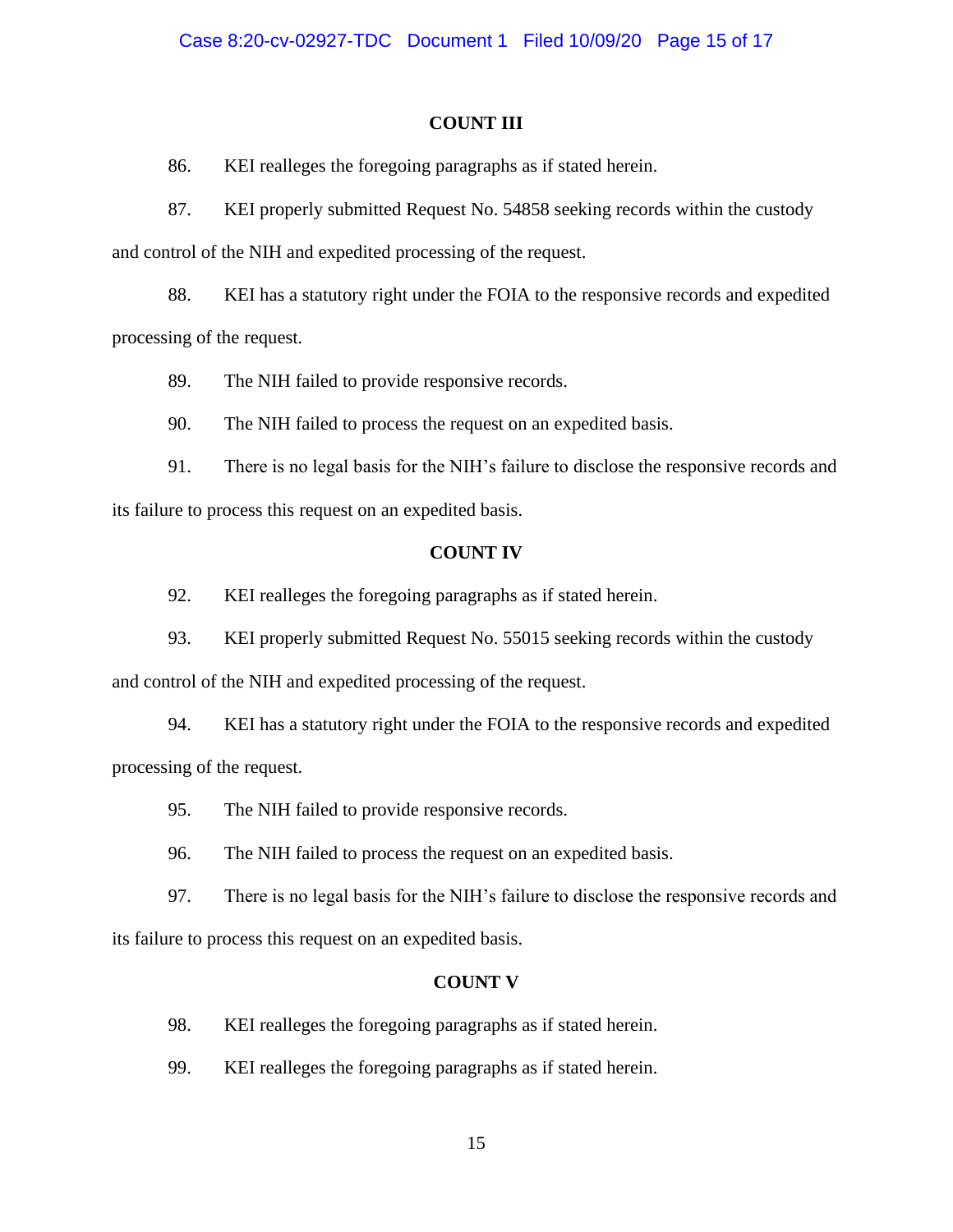## Case 8:20-cv-02927-TDC Document 1 Filed 10/09/20 Page 16 of 17

100. KEI properly submitted Request No. 55060 seeking records within the custody and control of the NIH and expedited processing of the request.

101. KEI has a statutory right under the FOIA to the responsive records and expedited processing of the request.

102. The NIH failed to provide responsive records.

103. The NIH failed to process the request on an expedited basis.

104. There is no legal basis for the NIH's failure to disclose the responsive records and its failure to process this request on an expedited basis.

#### **REQUESTED RELIEF**

WHEREFORE, Plaintiff respectfully request that the Court:

A. Declare that the NIH's failure to provide KEI with timely and full responses to KEI's FOIA requests described above, including its failure to make a timely determination and produce all records requested, is in violation of the FOIA;

B. Order the NIH to produce, within 20 days of the Court's order and at no cost, all nonexempt responsive records and *Vaughn* indexes of any responsive records withheld under a claim of exemption;

C. Enjoin the NIH from continuing to withhold responsive records;

D. Award KEI its reasonable costs, litigation expenses, and attorneys' fees incurred in prosecuting this civil action under the FOIA, 5 U.S.C.  $\S$  552(a)(4)(E); and

E. Grant such other relief as the Court deems just and proper.

Dated: October 9, 2020

/s/ *Kathryn Ardizzone* Kathryn R. Ardizzone (D. Md. Bar No. 20693) Knowledge Ecology International 1621 Connecticut Ave NW, Suite 500